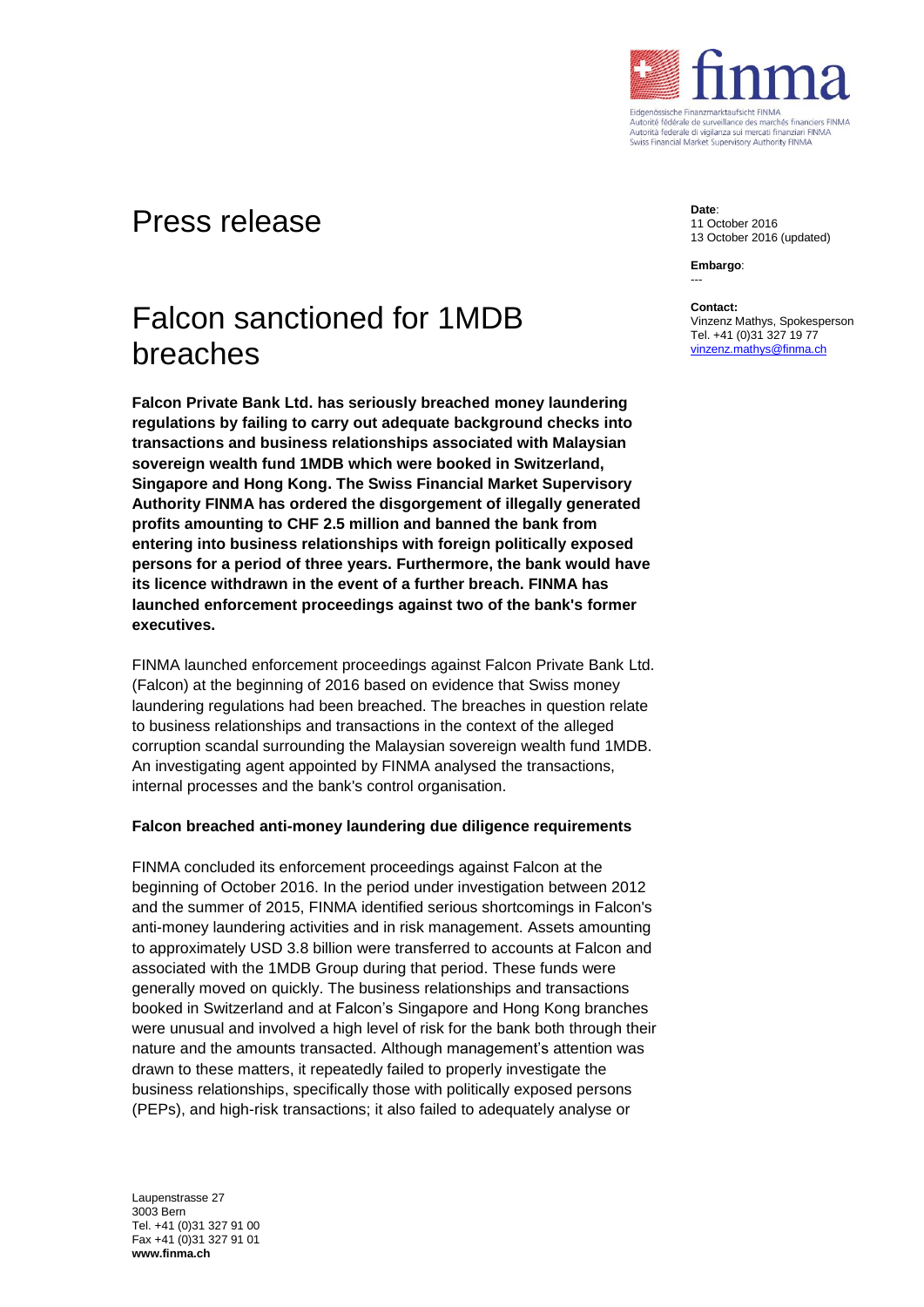

monitor the risks involved. In doing so, Falcon was in serious breach of its duty to ensure proper business conduct.

## **Falcon failed to adequately check transactions and business relationships**

The bank had a number of business relationships with domiciliary companies within the 1MDB Group and executed transactions amounting to approximately USD 2.5 billion via the accounts of two of these offshore companies. The bank failed to adequately check the background and risk profile of these complex transactions in sufficient depth. It did not sufficiently query or assess the plausibility of the proffered documents and information about the supposed financing of energy projects, nor did it question the commercial background of the USD 1.3 billion which was immediately transferred from one account to another (pass-through transactions).

Falcon also had a client relationship with a young Malaysian businessman with links to individuals in Malaysian government circles. The bank did not verify how this individual had been able to acquire assets of USD 135 million in an extremely short period of time or why a total of USD 1.2 billion was transferred to his accounts at a later date – a transaction which was clearly at variance with the information he had provided when opening the account. Falcon also failed to adequately investigate the commercial background to pass-through transactions amounting to USD 681 million and the repayment six months later of USD 620 million via these accounts despite conflicting evidence. In this context, an internal Falcon email states: *"We started this six months ago and now we have to go through with it – somehow*".

#### **Internal warnings were ignored**

A number of bank employees expressed serious concerns to their managers about the relationship with the Malaysian businessman because of numerous suspicious factors and key questions remaining unanswered. One internal email relating to the transfer of USD 1.2 billion states: *"We can't find any reason/motivation/statement why this transaction has to pass through FPB [Falcon] and not from [Bank X] directly to the respective parties […]."* Nevertheless, these internal warnings were not followed up satisfactorily.

Although the bank's decision-makers were aware of these internal concerns, they decided to carry out the transactions. The focus was always on trying to process the transactions on time. One senior manager warned the Singapore branch carrying out the transactions: "*Head Office is watching you".*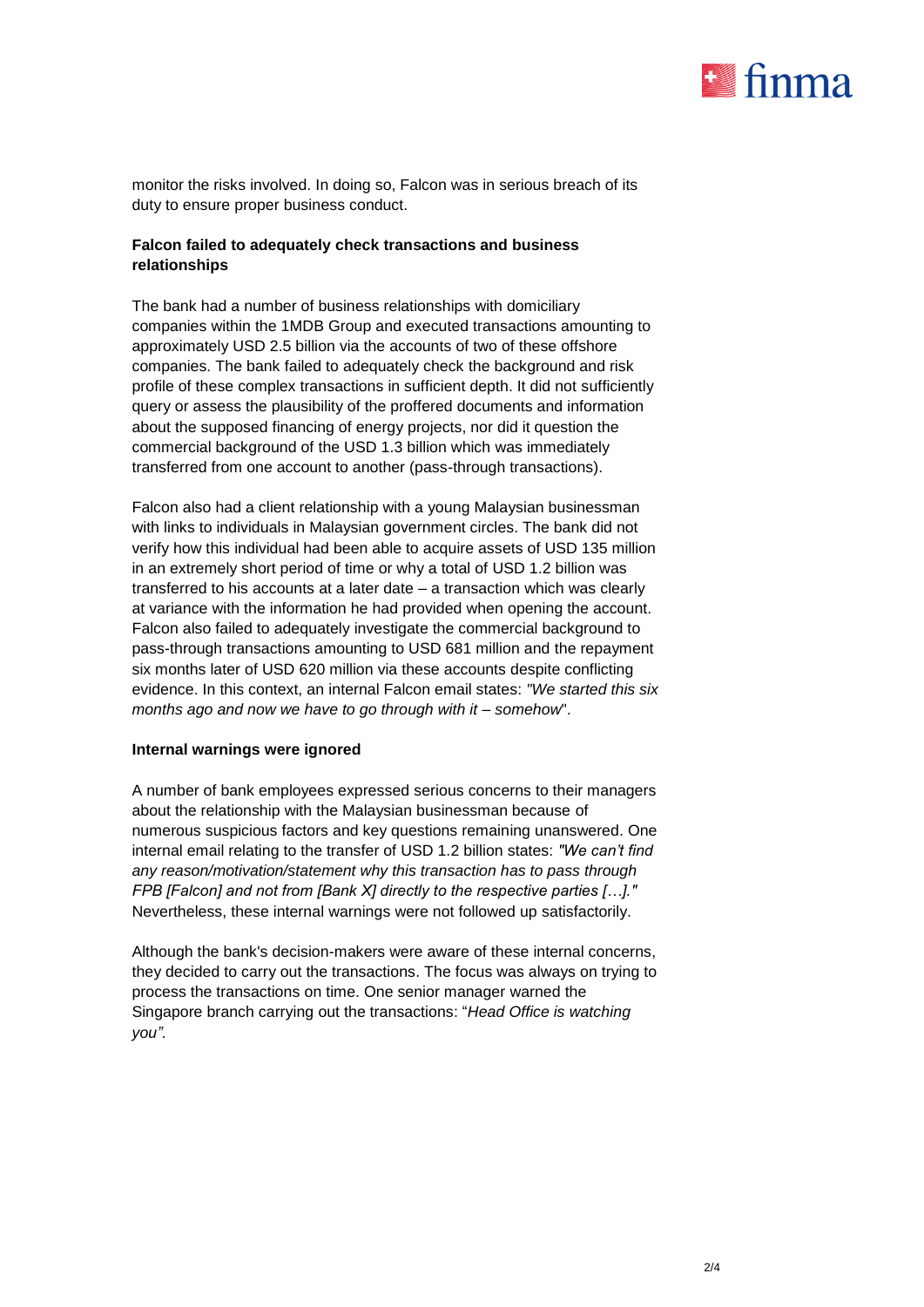

## **Members of the board of directors initiated the business relationships**

Two representatives of the bank's owners who were on the board of directors initiated business relationships with the 1MDB Group and with individuals from their immediate circle. The managers responsible for these relationships therefore attached great significance to them and were concerned to ensure that they operated smoothly. According to their own statements, they assumed that the two board members represented the will of the bank's owners as far as these relationships were concerned. Both board members pursued their own illegitimate purposes. Neither of them is any longer on the bank's board of directors. FINMA has no evidence that other members of Falcon's board were implicated in these matters or that this behaviour was widespread at the bank.

#### **Falcon could have its licence withdrawn in the event of a recurrence**

In addition to implementing measures to underpin the bank's compliance and corporate governance functions, FINMA has also taken the following steps:

- FINMA has ordered the disgorgement of CHF 2.5 million in illegally generated profits.
- The bank is prohibited from entering into new business relationships with foreign politically exposed persons (PEPs) for a period of three years. FINMA can lift this ban earlier once the bank has an adequate control environment in place.
- The bank has been informed that it would lose its licence if there is any repetition of the offence.
- The bank must strengthen the board of directors' independence.
- FINMA has launched enforcement proceedings against two of the bank's former executive office holders.

The bank has overhauled the composition of its board of directors and executive board. In addition, the group's new management team has already implemented a range of corrective measures.

#### **Successful cooperation with authorities in Switzerland and abroad**

The transactions outlined above were executed between banks from a number of countries and across several continents and financial centres. FINMA was therefore in regular contact with other authorities, in particular the Office of the Attorney General in Switzerland and the Monetary Authority of Singapore (MAS).

FINMA CEO Mark Branson points out: "The issues surrounding 1MDB form one of the largest cases of suspected corruption in recent times. The global financial system has been blatantly misused. Suspect financial flows in the